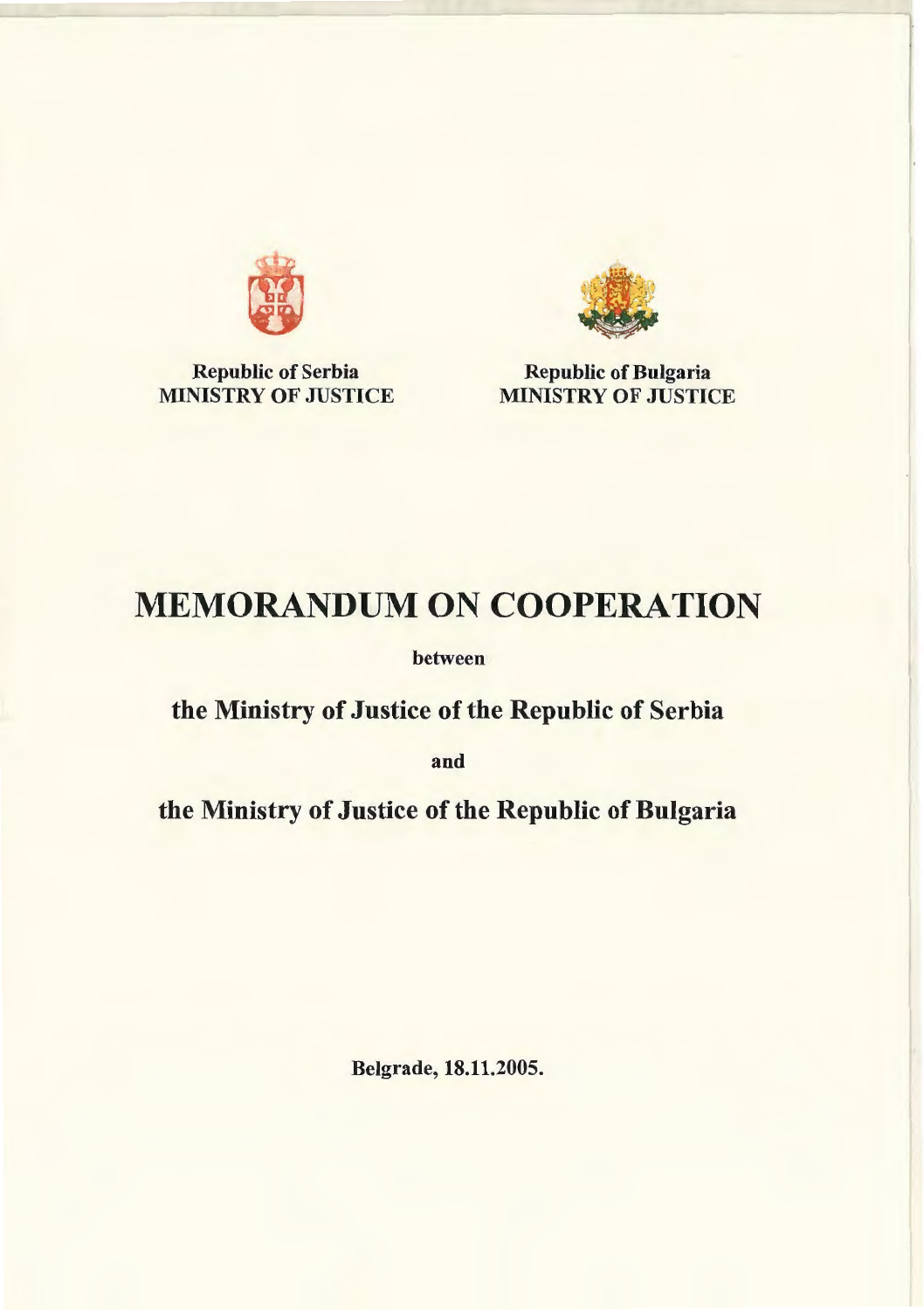The Ministry of Justice of the Republic of Serbia and the Ministry of Justice of the Republic of Bulgaria (hereinafter refened as Parties),

- Aware of the importance of international cooperation and the intense need to harmonise national legislation with international and European standards,
- Desirous of contributing to regional cooperation by developing relations between the two ministries,
- Reaffirming their determination to contribute constructively and substantially to the European integration process and the development of bilateral relations,

Have agreed on the following:

## *Article 1*

#### **Goals**

The Parties shall cooperate in affairs falling within their respective jurisdiction, including a comprehensive and meaningful exchange of experiences and practices, in order to

- a) harmonise national legislation with international and European standards,
- b) modernise the judicial system,
- c) educate and train the Ministry of Justice staff,
- d) cooperate in the enforcement of penal sanctions,
- e) cooperation in fight against organized crime, trafficking of human beings and drugs, money laundry, corruption and terrorism.

The Parties shall agree to promote the policy and trends of European integration in their cooperation arrangements.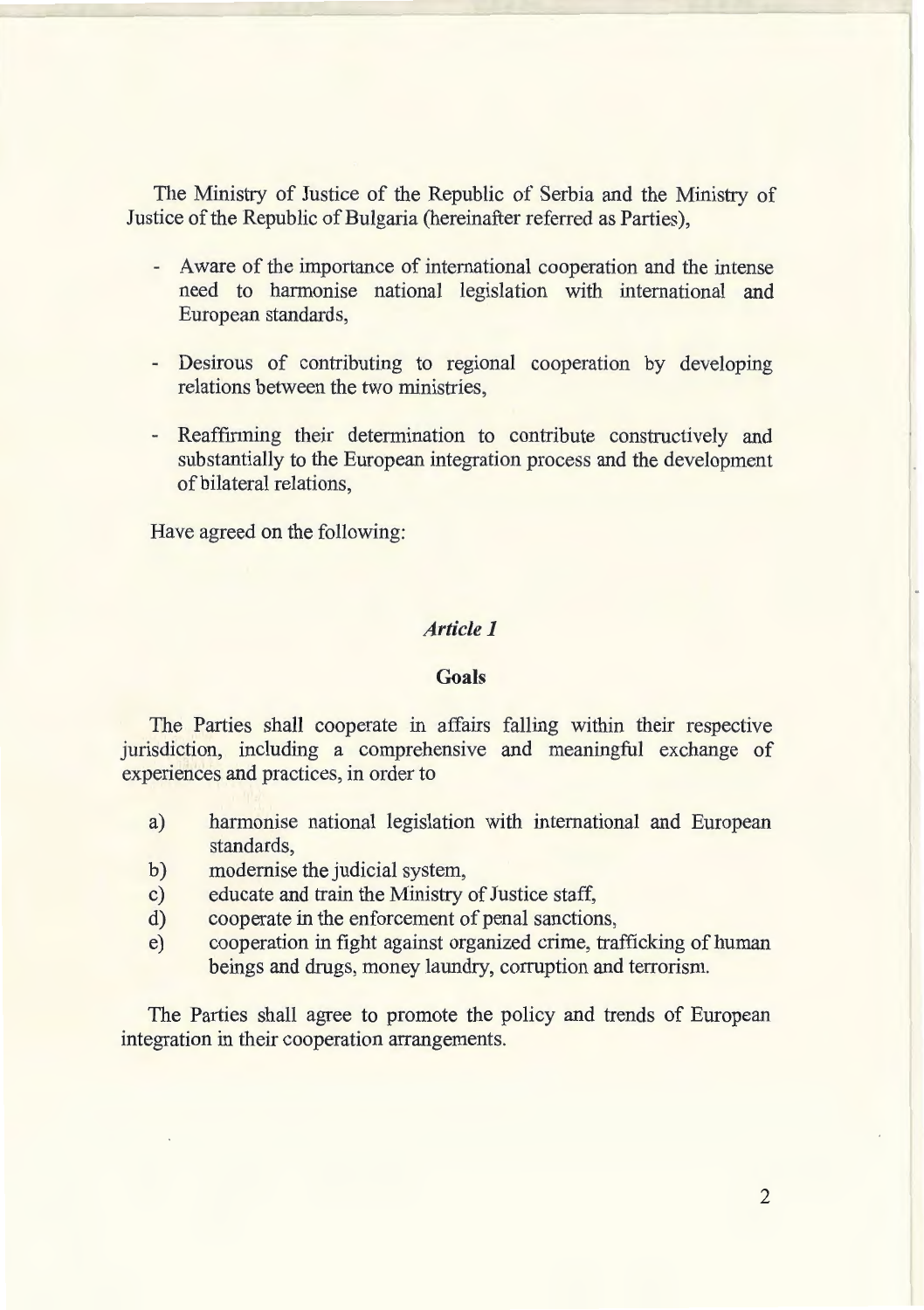## *Article 2*

## **Cooperation in the Harmonisation of Regulations**

The Parties will share mutual assistance in the harmonisation of regulations with international and European standards.

Cooperation in this field shall include mutual exchange of information on legislation falling within the jurisdiction of the Parties.

## *Article 3*

## **Cooperation in the Modernisation of Judiciary**

The Parties shall cooperate to introduce the international and European standards when regulating the modernisation of all segments of the judicial system, implementing the principles conducive to an efficient and independent judiciary.

#### *Article 4*

## **Cooperation in Education and Training of Administrative Staff**

The Parties shall place special emphasis on an exchange of experiences, in order to provide high-quality education and training programs for the administrative staff of the Parties.

## *Article* 5

#### **Cooperation in the execution of penitentiary sanctions**

Department for Execution of Correctional Sentences of the Ministry of Justice of the Republic of Serbia and The Prison Administration of the Ministry of Justice of the Republic of Bulgaria shall focus on cooperation in the reform and modernisation of execution of penitentiary sanctions imposed by the courts by enforced judgments in accordance with international and European standards.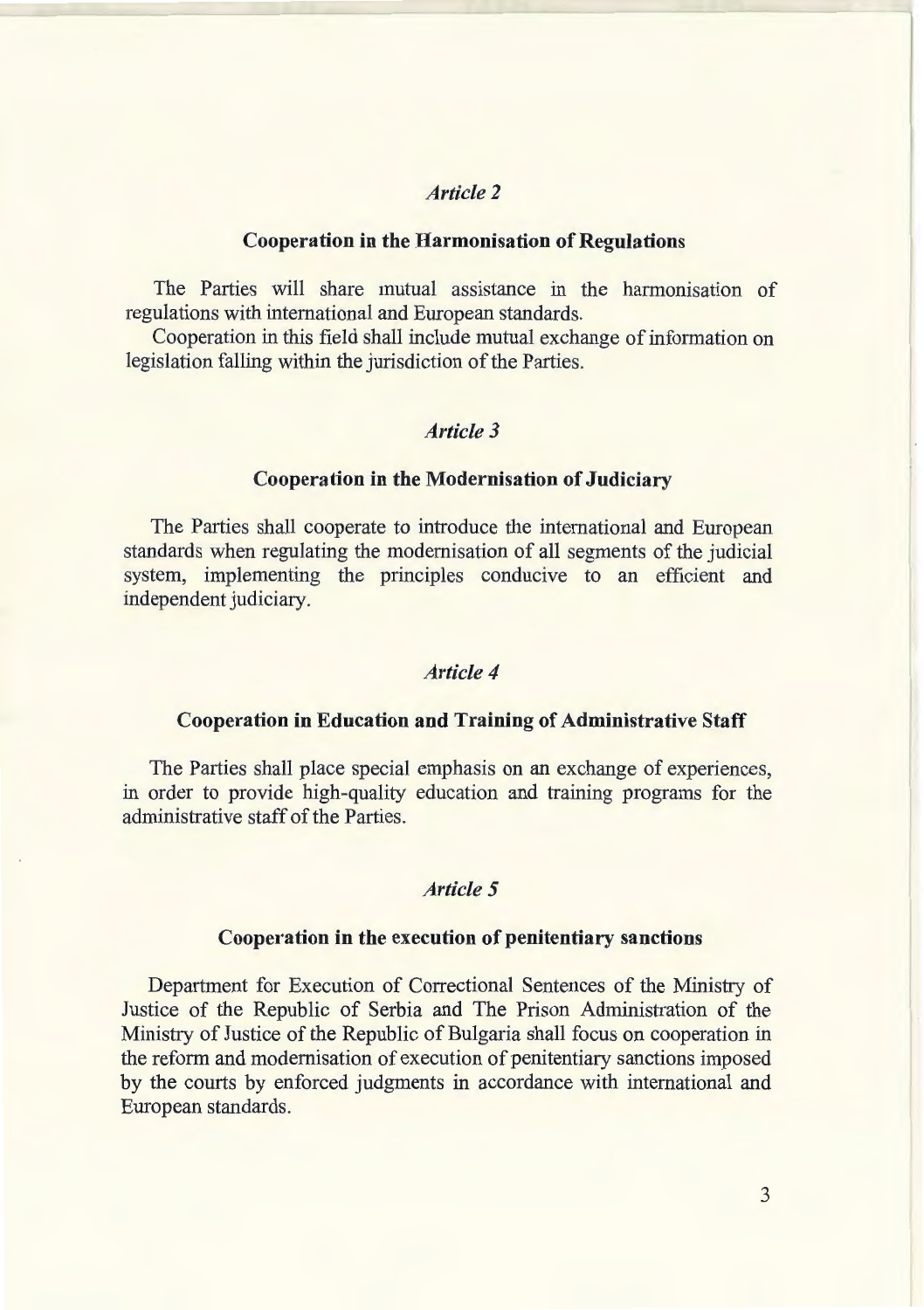## *Article 6*

# Cooperation in Combating Organised Crime, Terrorism, . Human Trafficking, Money Laundering, Corruption and Other Related Offences

The Parties shall act within their competence to strengthen cooperation in the struggle against organised crime, human trafficking and drugs, money laundering, corruption, terrorism and other offences which pose increasingly greater dangers to society, the curbing of which constitutes a special international interest.

## *Article* 7

#### Witness protection

Cooperation in the witness protection area will be established through another Memorandum.

## *Article 8*

#### **Costs**

In absence of other arrangements, the costs of visits shall be borne as follows:

The inviting party shall bear the costs of board and lodging.

The parties shall bear its own travelling costs.

## *Article 9*

## Amendments

The Parties shall amend this Memorandum based on written mutual consent.